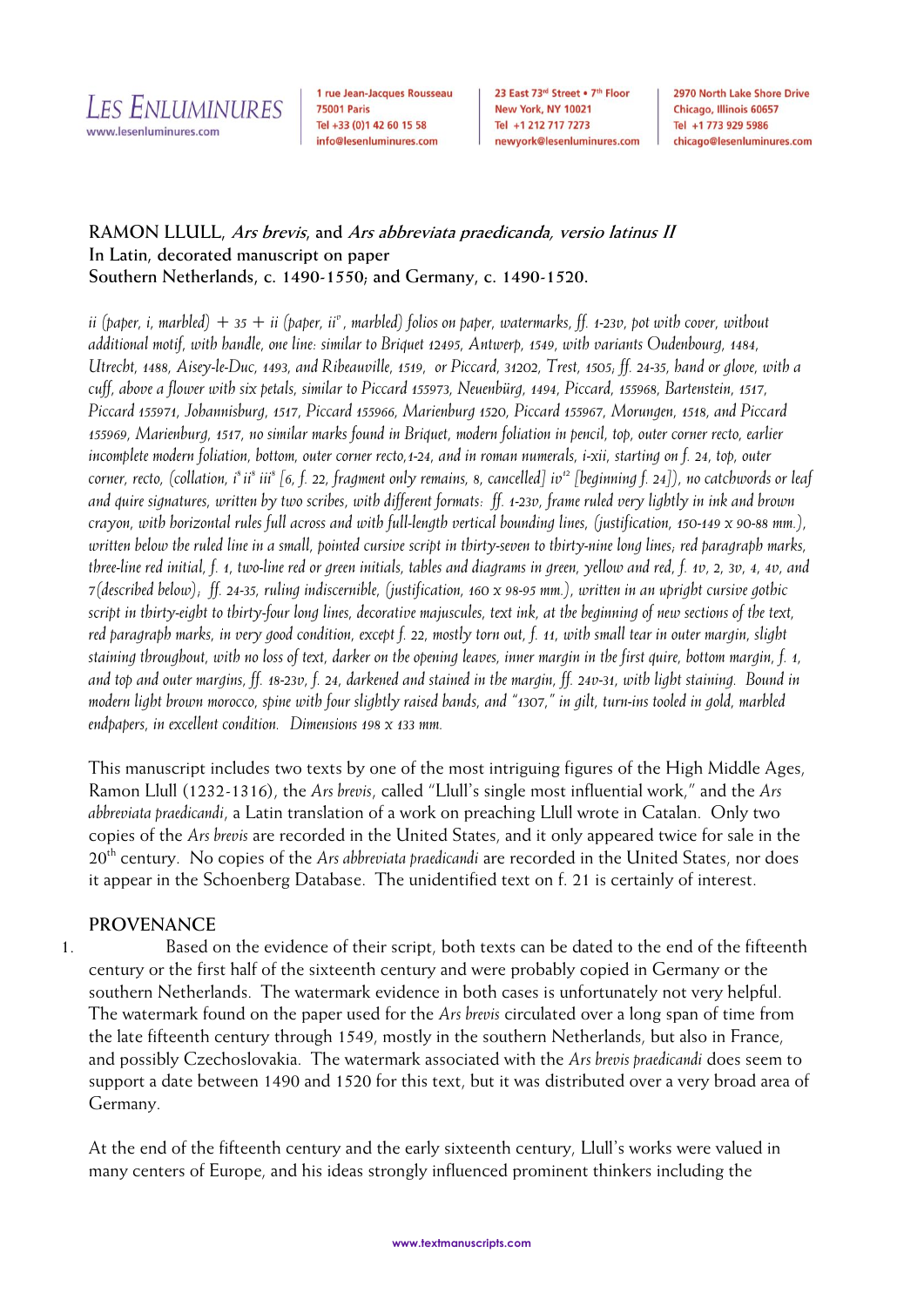humanist theologian, Jacques Lefèvre d'Étapes (c. 1455-1536), and Bernard de Lavinheta (d. c. 1530), both of whom taught in Paris, and the eminent German thinker, Heinrich Cornelius Agrippa von Nettesheim (1486-1535). The texts in this manuscript were certainly of great interest to many university trained theologians at this time.

The two texts are preserved in a modern binding, and there are unfortunately no clues as to how long they have been bound together. The fact that this copy of the *Ars abbreviata praedicandi*, which was written in 1312/3, transcribes the date of the text as 1307 is puzzling. Was the scribe influenced by the date of the *Ars brevis*, a text which was composed in 1307/8? If so, then this might be seen as an argument that both these texts circulated together from an early date.

However, they were certainly copied by different scribes and on different lots of paper. Moreover, the first folio of the second text is darkened, suggesting it was once at the beginning of a volume, despite the fact that it now begins imperfectly. Both sections have some staining in the outer margins from damp, etc., but with rather different patterns. Therefore, although it is not altogether impossible that both these texts were part of the same manuscript from an early date, it seems more likely that they have independent origins, and were brought together later.

2. Clipping from Sotheby sale, 12 July 1971, lot 44 laid in; front flyleaf, f. i<sup>v</sup>, in blue pencil, "1307," and in pencil, "(36)," and "SE/-/"; front flyleaf, f. ii, in blue pencil, "31," front flyleaf, f. ii", "Rol xii"; back flyleaf, f. ii, "SC, 19935."

# **TEXT**

ff. 1-23, *Ars breuis siue artificum magistri Raymundi Lullii, Deus cum tua gratia sapientia et amore, Incipit ars breuis, que est imago artis, que sic intitulatur deus cum tua summa perfectione, Incipit ars generalis etc.,* incipit, "Ratio quare facimus istam artem breuem … magister doceat scolares de predictis." *De fine huius libri*, *Ad honorem et laudem dei et publicae utilitatis finiuit Raymundus Lullus hunc librum Pisis in monasterio sancti domini mense Ianuarii anno millesimo ccc vii incarnationis domini nostro Iesu cristi cui sit laus et honor per infinitis secula seculorum deo gratias amen.*

Ramon Llull, *Ars brevis*; f. 20, ends imperfectly, "Vade ad nonum subiectum instrumentive et agas//" [pars 11, line 432, online edition, Library of Latin Texts]; most of f. 22 is torn out, with a few words remaining from the lower half of the folio, and f. 23 resumes, "//per quem modum est valde generalis …, [pars 11, line 506]" and the text continues, with no breaks, to the end.

The text on f. 21rv, which begins, "Brevis ad ea que in  $\langle 2 \rangle$  declaratio, In  $\langle 2 \rangle$  est speculatio …," has not been identified in the online corpus of Llull's works at this time, although its vocabulary is certainly Llullian; it may be notes on the text, or a page from a commentary on the *Ars brevis*; further research is needed to identify its source. It is hard to explain why the text of the *Ars brevis* is interrupted by the text on f. 21rv; it is not an added leaf, nor can it be a leaf misbound from another quire, since ff. 20-21 is the middle bifolium of this quire. This leaf seems to be copied by the same scribe as the remainder of the quire. Perhaps the scribe left this leaf blank in error, and then used it for another text.

Llull explained his system of thought, his great "Art," in many works over the course of his life, but the most influential of these was the *Ars brevis*, which was written in Pisa in c. 1307/8. This work was an abbreviation of the larger work, the *Ars generalis ultima* ("Ultimate general art"), also known as the *Ars Magna*, written between 1305 and 1308. At the time of his conversion (discussed below), Llull resolved to "write a book, the best in the world, against the errors of nonbelievers," and after a period of nine years of study, c. 1274, the Lord "illuminated his mind," and granted to him the form and method for writing this book (Bonner, *Doctor illuminatus*, p. 18). This was the genesis of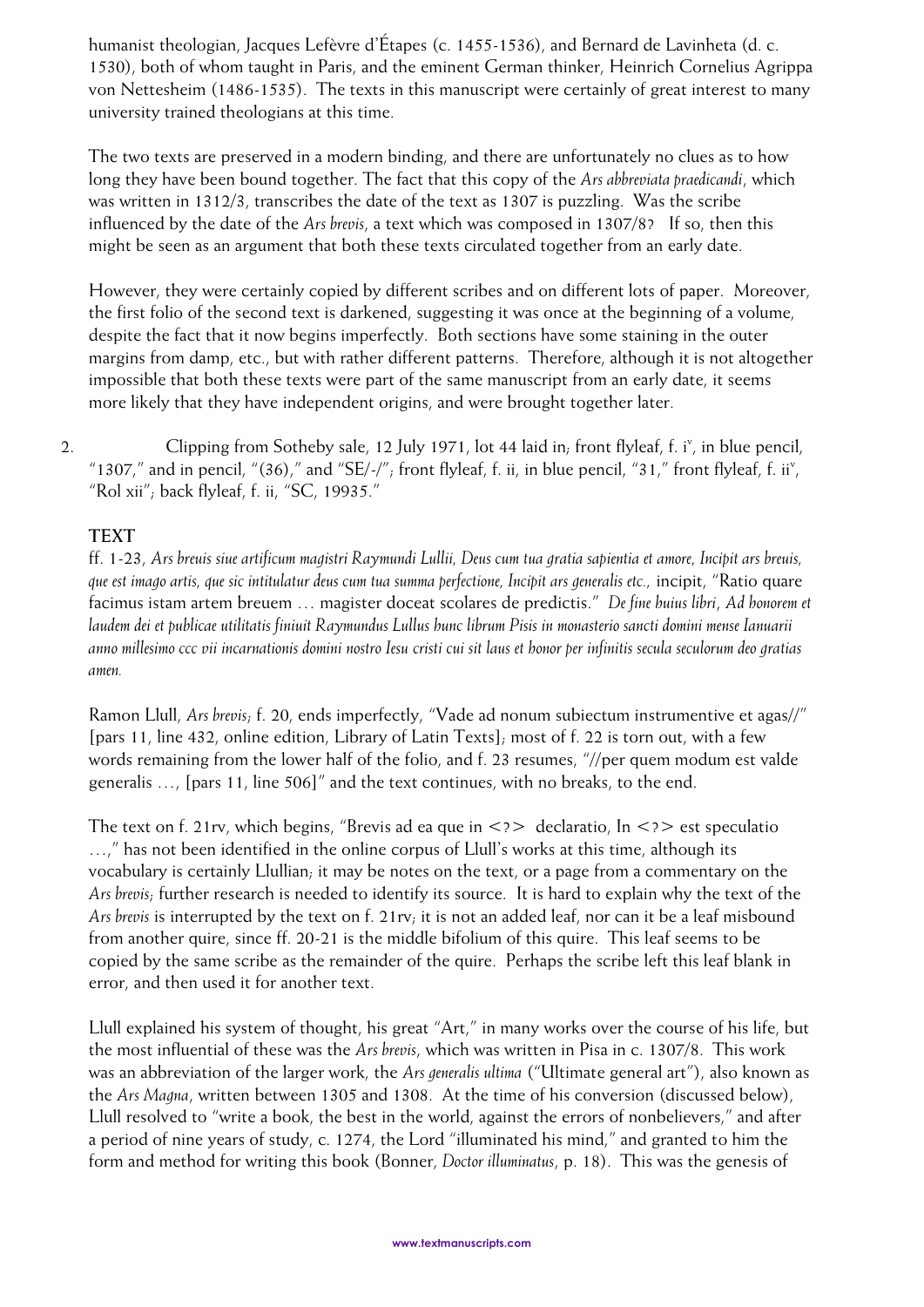Llull's great system of thought, his Art, which he spent his lifetime explaining and refining in many works.

In Llull's words, "the subject of this art primarily consists in demonstrating the truth of the holy Catholic faith through the use of necessary reasons to those who are ignorant of it, as well as reassuring those who already know and believe it …." (Bonner, *Doctor Illuminatus*, p. 55, *Lectura super artem inventivam et tabulam generalem*, v. 359-60). He thus constructed a system of thought that sought to prove the Christian mysteries such as the Incarnation and the Trinity using arguments acceptable to the faith not only of Christian believers, but also to Muslims and Jews, drawing on general considerations or principles. Llull's initial works explaining his Art were not greeted warmly by his contemporaries. He therefore continued to refine and explain his ideas in the *Ars generalis ultima,* written in 1305-8, and in its abridged version, the *Ars brevis* of 1308. One of the new ideas he introduced in these works is his "*ars combinatoria,*" which involved devices to mechanically combine various components of his Art. As explained in the *Ars brevis*, his Art provided its readers with a system of thought, which could be used to approach any problem. This aspect of his thought was to fascinate thinkers down to the time Leibnitz and has continued to intrigue modern philosophers. The *Ars brevis* was a successful presentation of his ideas, explaining all his concepts in a straightforward, explicit fashion, which proved to be easier to understand. Llull lectured on the *Ars brevis* in Paris in 1310, and in subsequent centuries the *Ars brevis* was the most frequently copied and commented on work by Llull.

The *Ars brevis* was broadly disseminated. It was printed four times in the fifteenth century, and an additional eight times in the sixteenth century, and many times after that; Latin edition in *Raimundi Lulli Opera Latina, Tomus XII, 123-127, Barcinone, in Monte Pessulano, Pisis annis MCCCV-MCCCVIII composita*, ed. Alois Madre, Corpus Christianorum, Continuatio Mediaevalis 38, Turnhout: Brepols, 1984, pp. 171-255 (also available online at Brepolis latinus, Library of Latin Texts). English translations can be found in Bonner. *Selected Works of Ramon Llull*, Princeton, Princeton University Press, 1985, vol. 1, pp. 569-646, and in Bonner, *Doctor illuminatus*, pp. 297-364. The Ramon Llull Database of the University of Barcleona includes an extensive list of printed editions, and lists three manuscripts in Catalan, and sixty-eight in Latin (this manuscript is not listed).

ff. 24-35, "//apparet. Et in ipsa figura scripte sunt litere alphabitaris supradicte scilicet, a, b, c, d, e, f, g, h, i, cuculus minor est diuisus in octo partes et inqualibet est a. … que est de mixtionibus. [Epilogus] Iste liber appelatur ars praedicationis … magnam affectionem habeant." *De fine huius libri, Finivit Raymundus cum dei benedictione hunc librum in ciuitate maioricarum mense februarii anno millesimo ccc vii incarnationis domini nostri Iesu Christi cuy sit laus et gloria in secula seculorum amen. Qui scripbit [sic] scripbat [sic] semper cum domino viuat, Non est in speculo res que speculator in illo, W<?>lis, [possibly a monogram of the scribe's initials].* [Ends mid f. 35, remainder and f. 35v, blank].

Ramon Llull, *Ars abbreviata praedicanda (opus 208)*, beginning imperfectly at line 55. Llull composed this text in Catalan in Maiorca in 1312/3; there are three Latin translations (Llull was not the translator), this one is the second version. The date included in this copy of the text, 1307, would appear to be a scribal error. Llull composed a number of treatises on preaching, and worked intensively on the subject while he was in Maiorca in 1312-13. His *Art abrevjada de predicació* (the Catalan original of the text in this manuscript), was designed to be a much shorter and easier to understand version of his *Liber de virtutibus et peccatis*, or *Ars maior praedicationis*. His theory of preaching, not surprisingly, was strikingly original. Since his aim was the persuasion of audiences who were not Christian, he sought to replace the use of authorities from scripture with a system of moral instruction that would be accepted not only by Christians, but also by non-Christians, who did not accept the authority of the Bible.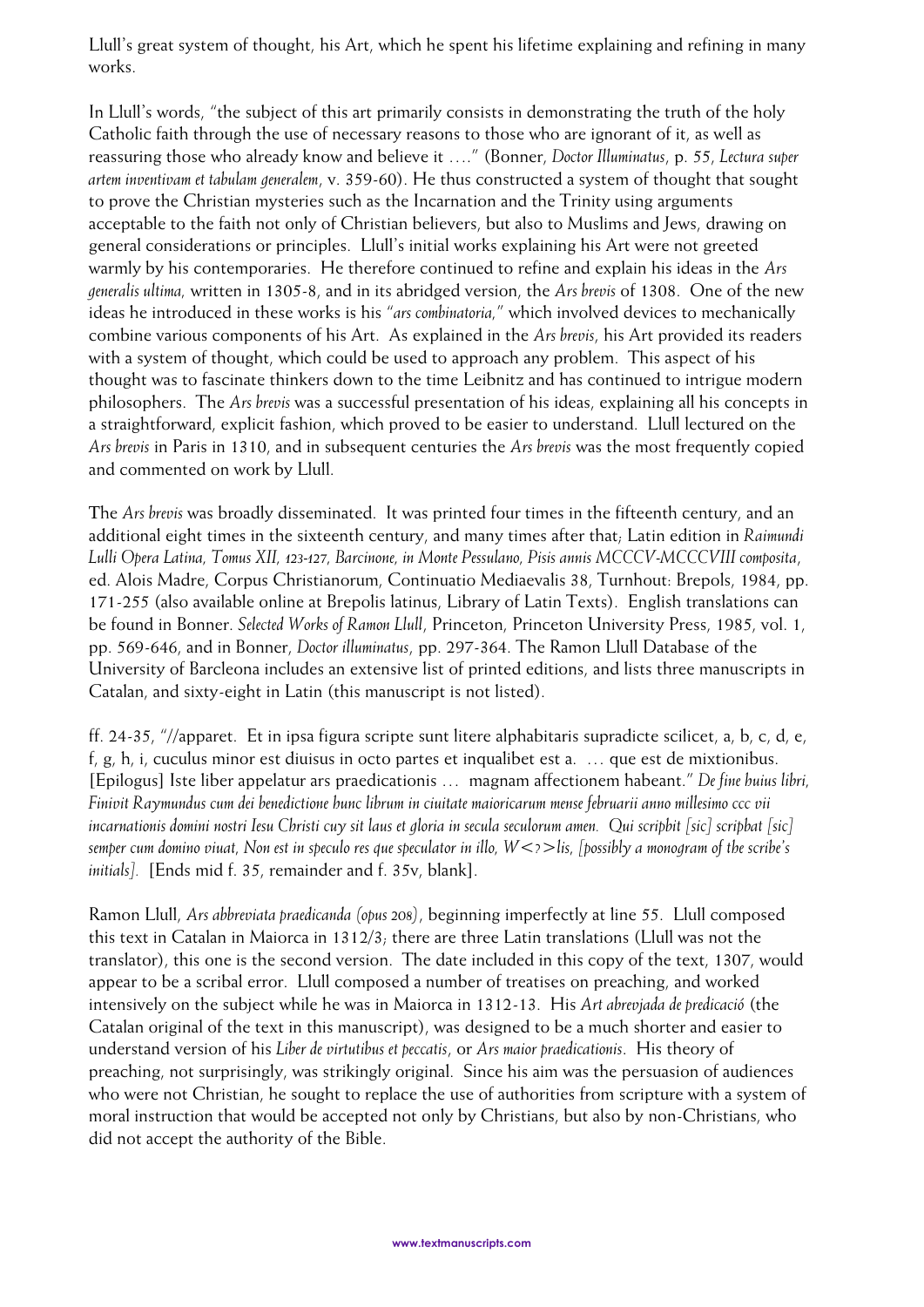The work does not appear to have been printed prior to the Latin edition, *Raimundi Lulli Opera Latina, Tomus XVIII, 208-212, in Civitate Maioricensi anno MCCCXIII composita*, ed. Abraham Soria Flores, Fernando Domínguez and Michel Senellart, Corpus Christianorum, Continuatio Mediaevalis 80, Turnhout, Brepols, 1991, pp. 50-157, also available in an online edition at Brepolis Latin, Latin Library of Texts; this manuscript includes lines 55-789 of the online edition. The Ramon Llull database lists twenty-one manuscripts of the *Ars abbreviata praedicandi* (including all three versions), not including this manuscript.

# **DIAGRAMS**

An integral part of the text of the *Ars Brevis* are a number of charts and figures; this manuscript includes two large circular diagrams, ff. 2, 3v, a large table, f. 7, two smaller tables, ff. 1v and 4, and a small circular digram, f. 4v:

f. 1v, a small table, with the letters  $B-K$ , with their associated meanings, in chart form;

f. 2, *Prima figura* is a circle with "A" in the center, and with letters representing the nine fundamental principles of the Art inscribed around the circumference (B, goodness, C, greatness, D, eternity or duration, E, power or authority, F, wisdom, or instinct, G, will or appetite, H, virtue, I, truth, K, glory; in text ink and light brown, with green lines connecting points on circle;

f. 3v, *Secunda figura*, is a circle, with "T" in the center of three interlocking triangles in red, green and yellow, arranged in a circle; it represents three triads of concepts;

f. 4, (the third figure), a triangle with "compartments" or pairs of all the possible binary combinations without repetitions of the concepts from the first two figures, in text ink, with green;

f. 4v, a small circular diagram, in brown and green, with the letters b-k, inscribed in the outer ring, and with a small thread extant in the middle (missing are two smaller circles, with the same letters, that would have rotated around their common center, and thus generated "compartments" of three letters);

f. 7, a large table, with combinations of letters.

This manuscript includes texts by one of the most intriguing figures of the High Middle Ages, Ramon Llull (1232-1316). Llull's thought, expressed in a huge corpus of works, was important not only in his own day, but throughout the Renaissance and Early Modern period; his thought holds renewed fascination for today's historians and logicians. The manuscript includes the *Ars brevis*, which has been called "Llull's single most influential work," and a text on preaching, the *Ars abbreviata praedicandi*, a Latin translation of a work Llull wrote in Catalan. There are only two copies of the *Ars brevis* in the United States (at Columbia, Plimpton Collection, and St. Bonaventure University), and it seems to have appeared in only two other sales in this century. There are no copies of the *Ars abbreviata praedicandi* in the United States, nor is it recorded in a sale by the Schoenberg Database (given the imperfect descriptions of Llull's works, it is difficult to judge the accuracy of the Schoenberg Database on these points).

Ramon Llull (1232-1316) was born in Palma, on the island of Majorca, previously part of the Islamic Almohad Empire, which had only recently been conquered by King James I of Aragon. He was from a wealthy family, married, and had children, but in 1263 he experienced a conversion, and devoted the remainder of his life to Christ, writing, preaching, and leading missionary efforts to convert his Islamic neighbors.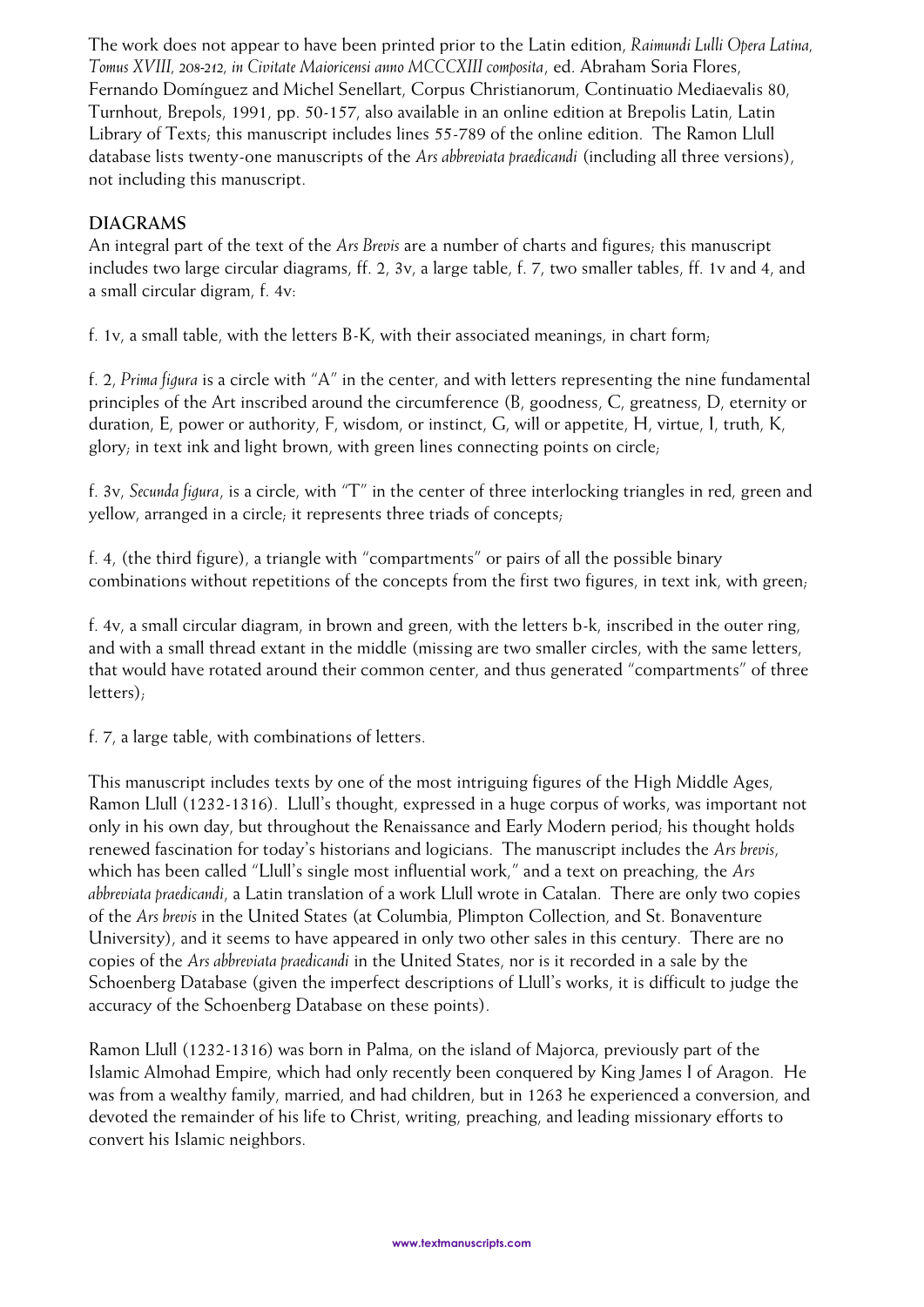Llull was an amazingly prolific writer. Paltzeck's chronological catalogue of his works includes 292 works (of which 256 are preserved); the Freiburg editors of his Latin works count 280, of which 240 are still extant. He wrote in Latin, Arabic, Catalan, and had works translated into French, Provencal and Italian. He is credited with writing one of the first novels, a work in Catalan, and he urged the study of Arabic in the schools, writing a few treatises in Arabic himself. He was important as a contributor to many fields, including philosophy, theology, and apologetics. The central expression of his system of thought, which he called his "Art," was "a complex system, using semi-mechanical techniques combined with symbolic notation and combinatory diagrams, which was to be the basis of his apologetics in addition to being applicable to all fields of knowledge" (cited by Bonner, *Doctor Illuminatus*, 1985, p. 1).

The Pseudo-Lullian Alchemical corpus is a large collection of as many as 143 texts, dating from the fourteenth and fifteenth centuries. Although Llull's reputation as an alchemist still lingers today, it is now well-accepted by modern scholars that none of these are authentic works by Llull. Many of these works, however, use Lullian language, as well as Llull's characteristic figures and charts, examples of which accompany the *Ars Brevis* in this manuscript.

### **LITERATURE**

Bonner, Anthony. *The Art and Logic of Ramon Llull: a User's Guide*, Boston, Brill, 2007.

Bonner, Anthony, ed. and translator. *Doctor Illuminatus. A Ramon Llull Reader*, Princeton, New Jersey, Princeton University Press, 1985.

Bonner, Anthony, ed. and translator. *Selected Works of Ramon Llull (1232-1316)*, Princeton, New Jersey, Princeton University Press, 1985.

Fidora, Alexander, and Josep E. Rubio, eds. *Raimundus Lullus: an introduction to his life, works and thought,*  translated by Robert D. Hughes, Anna A Akasoy and Magnus Ryan. Turnhout, Brepols, 2008.

Hillgarth, J. N. *Ramon Lull and Lullism in Fourteenth-Century France*, Oxford, Oxford University Press, 1971.

Llull, Ramon. *Obras selectes de Ramon Llull (1232-1316)*, ed. Anthony Bonner, Palma, Editoria Moll, 1989.

Lull, Ramon. *Raimundi Lulli opera Latina*, ed. F. Stegmüller, et al. ed.Palma, 1959-67, and Turnhout, Belgium, Brepols, 1975-- .

*Raimundi Lulli Opera Latina, Tomus XII, 123-127, Barcinone, in Monte Pessulano, Pisis annis MCCCV-MCCCVIII composita*, ed. Alois Madre, Corpus Christianorum, Continuatio Mediaevalis 38, Turnhout, Brepols, 1984.

*Raimundi Lulli Opera Latina, Tomus XVIII, 208-212, in Civitate Maioricensi anno MCCCXIII composita*, ed. Abraham Soria Flores, Fernando Domínguez and Michel Senellart, Corpus Christianorum, Continuatio Mediaevalis 80, Turnhout, Brepols, 1991.

Platzeck, Erhard-Wolfram. *Raimund Lull; sein Leben, seine Werke, die Grundlagen seines Denkens (Prinzipienlehre)*, Düsseldorf, L. Schwann, 1962-64.

#### **ONLINE RESOURCES**

Centre de Documentació Ramon Llull; "Who is Ramon Llull?": [http://quisestlullus.narpan.net/eng/82\\_figdemo\\_eng.html](http://quisestlullus.narpan.net/eng/82_figdemo_eng.html) Ars brevis: